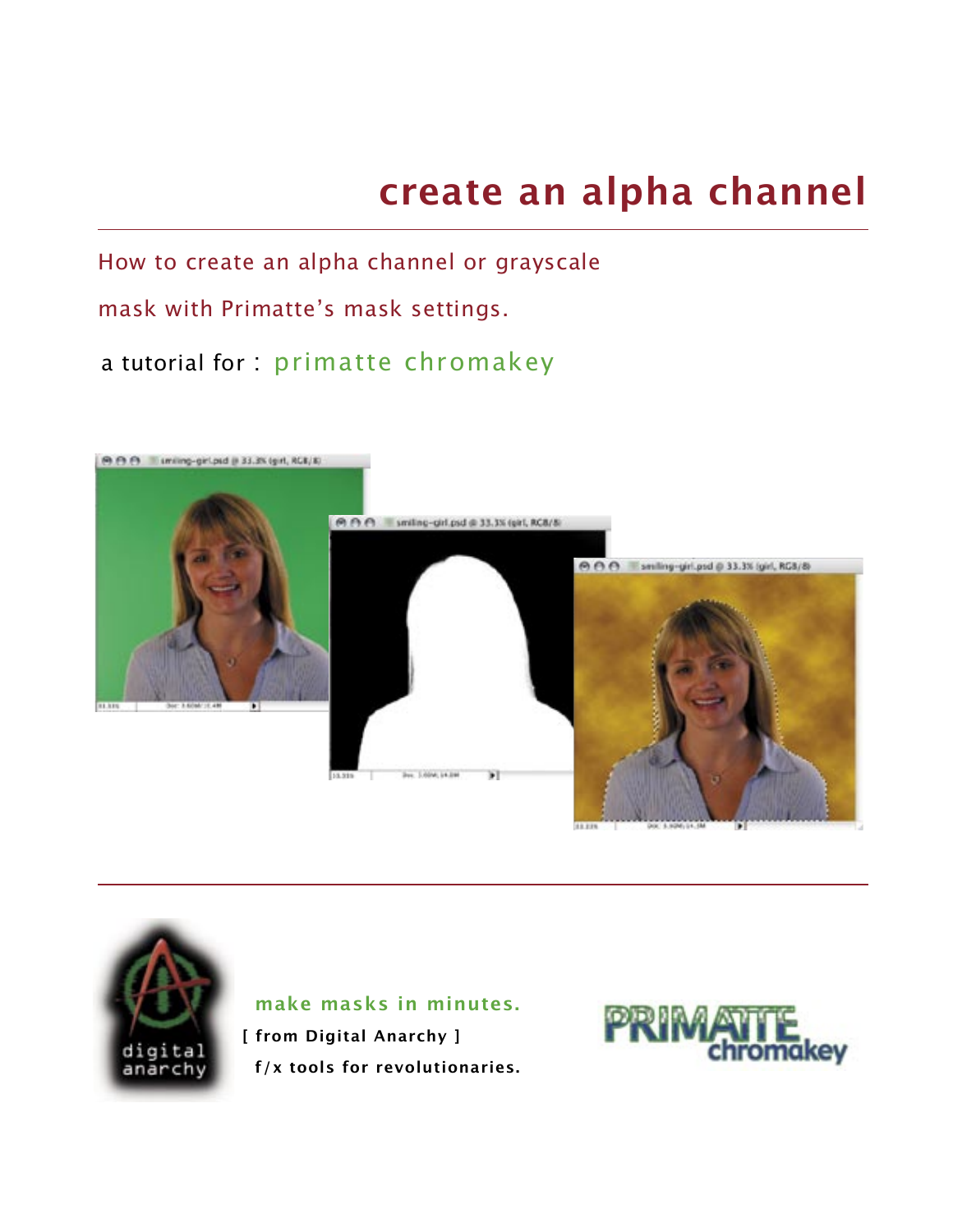

A question asked frequently by advanced Photoshop users is how to save the mask created by Primatte. Another way to phrase this is asking how to create an 'alpha channel' with Primatte.

Either way, you save out a grayscale (black and white) representation of the color definition that Primatte creates. This is exactly the preview image that you see in Primatte's interface when you click on the 'Mask View' mode button.

Why would you want to do this? Well, creating a mask selection or alpha channel will allow you to keep the photo segregated for more editing. Let's say you want to balance the color of the background. Or isolate some facial tonal shifts after Primatte has rendered.

The way to create your alpha channel is this: Render out a Primatte mask as you would normally. Then re-render the mask on a duplicate Photoshop layer as a grayscale image. Copy/paste that grayscale image into a Layer Mask on the original layer. Then load in the Layer Mask as selection, and save as an alpha channel. Following are step-by-step instructions to do this.

NOTE: For this lesson, we refer to the chromakey color as green. Of course, it can actually be blue or any other solid color that contrasts properly with your subject.

This lesson also assumes that you have an intermediate understanding of Photoshop and Primatte. For instance, we do not explain how to duplicate a layer in Photoshop or what the Channel palette is for. We also don't explain Primatte's basic masking steps or tools.

## step 01- duplicate your layer

Before using Primatte, you will do a little work in Photoshop's Layers palette. Duplicate the layer that you're going to run Primatte on. (I'll call this the 'girl' layer.)

# step 02 - hide the duplicate

Turn off the Eye ion for the duplicated 'girl' layer so it is visually hidden. (I'll call this the 'girl-copy' layer.)

## step 03 - open primatte

With the original 'girl' layer selected, choose Primatte from the Filters menu. The Primatte interface opens.



Our goal: An editable channel saved out from Priamtte.



step 01 - Duplicate the green screen layer.

| Θ<br>Layers                                             | Θ<br>Layers                    |
|---------------------------------------------------------|--------------------------------|
|                                                         |                                |
| Opacity   ICCS   P<br>٥<br>Morreal                      | Opacity 100%<br>٥<br>Mormul    |
| tes: 日才中自<br>$\left  \cdot \right $<br><b>FIEL LOUS</b> | Filt: 100%   B<br>Lock 3 # + B |
| J G airl copy                                           | of girl copy                   |
| of airl                                                 | of the ant                     |
| gold backdrop                                           | gold backdrop                  |
|                                                         |                                |

step 02 - Turn off visibility of the duplicated layer. Then reselect the original green screen layer.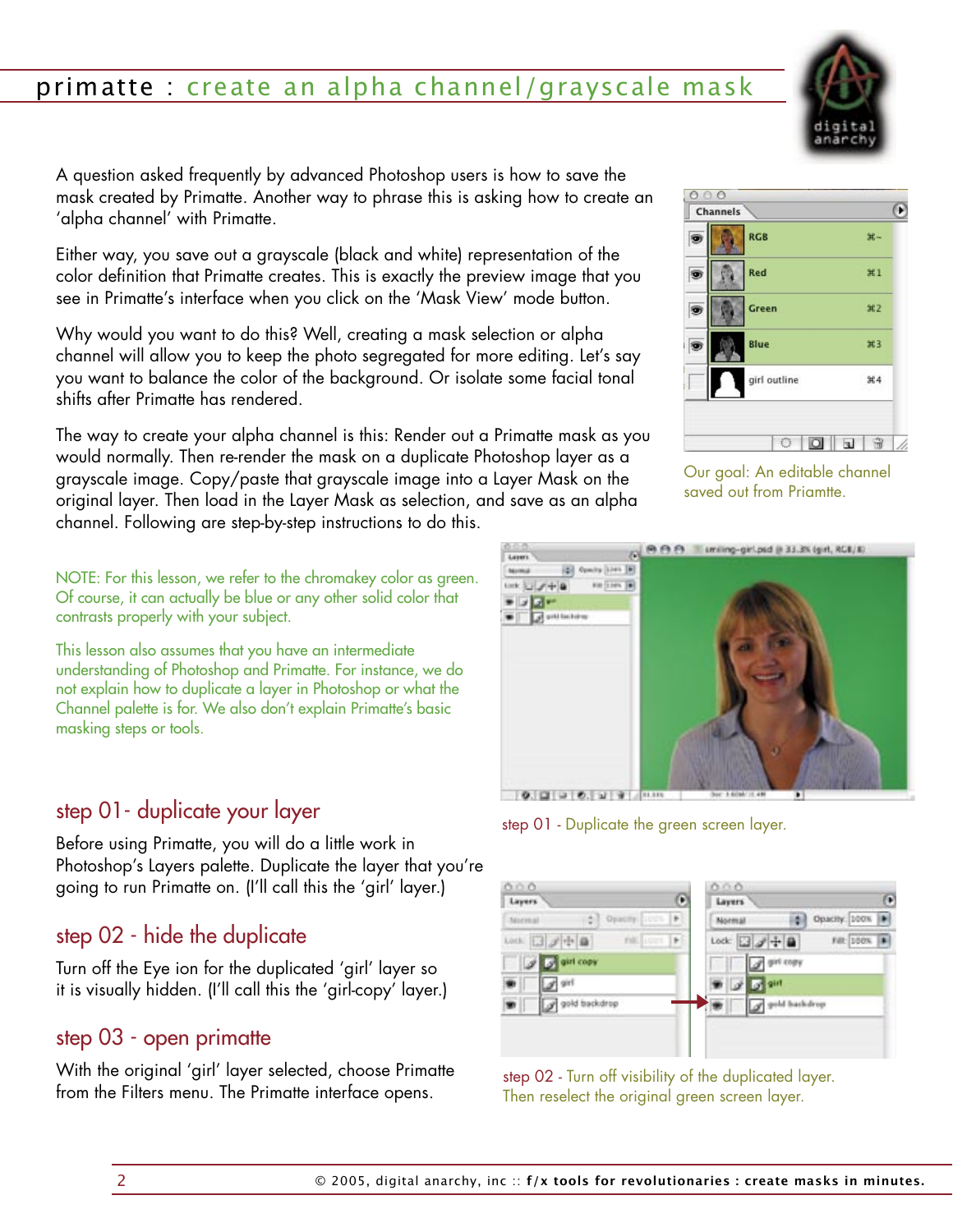## step 04 - create and render mask

Create your mask using the standard three tool process ('Select', 'Clean FG', 'Clean BG'). Do any color spill correction that is necessary.

If you select the 'Mask View' while doing your work, you will see a black-and-white representation of your mask. The black represents areas that Primatte will delete. White is the area that will be retained.

Now render out your mask with the 'Comp View' mode button selected.

# step 05 - return to photoshop

Back in Photoshop, your green screen image has been treated by Primatte. All of the green has been deleted, and the subject is surrounded by transparent pixels. You can see the layer behind it, if you have another layer in the file (like our 'gold backdrop' layer).

## step 06 - select duplicate layer

Now we are going to generate the imagery for the alpha channel. In your Layers palette, select the 'girl copy' layer. Click the Eye icon to turn on its visibility. Select Primatte again from the Filters menu.

#### step 07 - render 'mask view'

When Primatte opens, the settings of the last mask are recognized. Click on the 'Mask View' mode button to see a grayscale preview of this mask.

If you apply Primatte with this mode displayed, then Primatte will not operate as it typically does. Instead of deleting the black areas and retaining the white areas, Primatte will simply render out that grayscale image. So let's do that.

With 'Mask View' still displaying, click the 'checkmark' button to apply Primatte a second time. We're now finished using Primatte; the rest of this tutorial happens in Photoshop.









step 06 - Render 'Mask View' for an alpha channel.

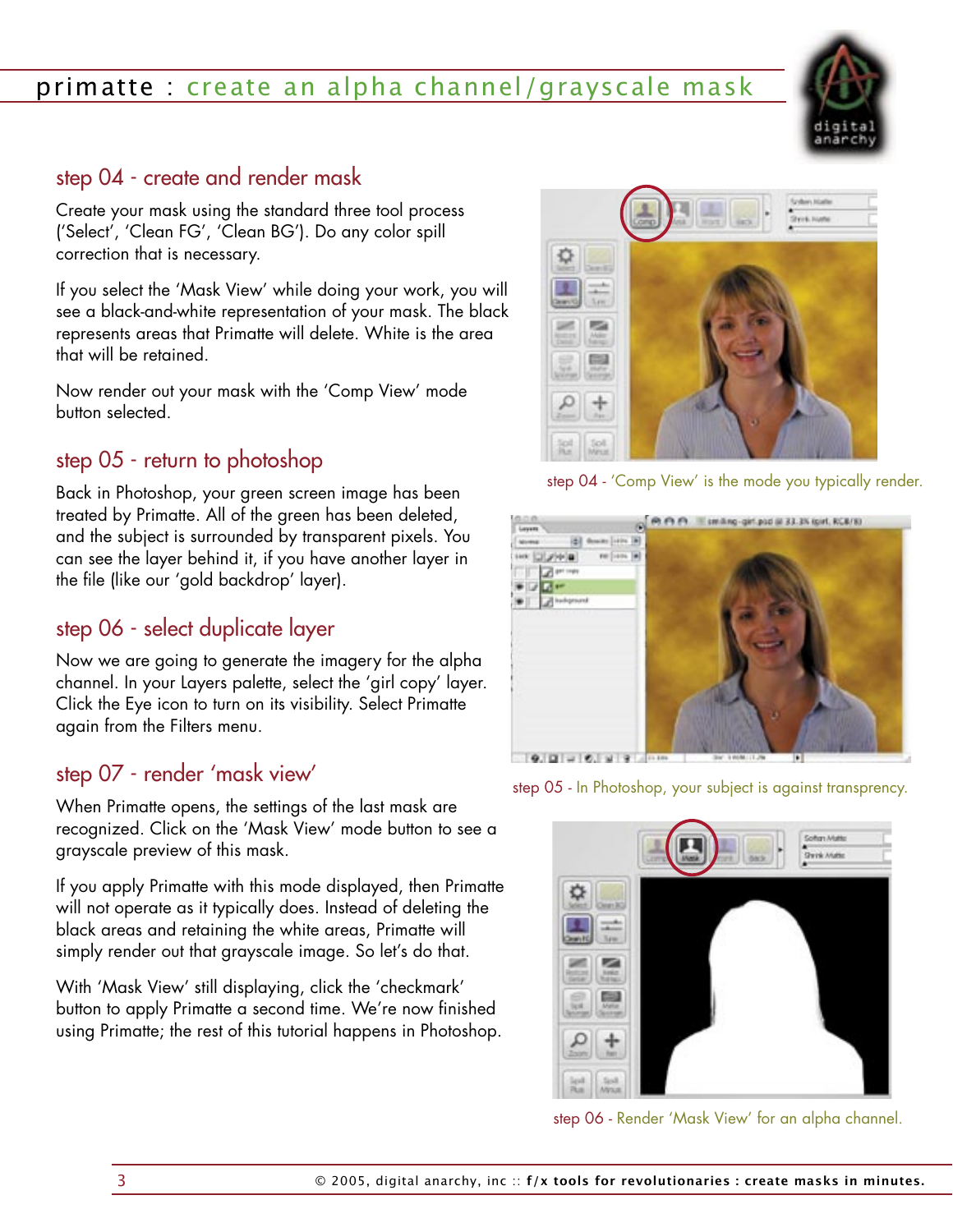

#### step 08 - return to photoshop

Back in Photoshop, you will see that a grayscale image has replaced your green screen image. To load this grayscale image as a mask, do the following steps.

# step 09 - copy the grayscale image

Select the 'girl copy' layer. In your Photoshop menu, Select> Select All the entire grayscale image. Then Edit> Copy. You can now hide the 'girl copy' layer again or throw it away.

# step 10 - add a layer mask

In your Layers palette, select the 'girl' layer. Then click the 'Add Layer Mask' button at the bottom-left of the palette.

#### step 11 - paste into layer mask

Option-click (Mac) or alt-click (Win) on the newly created Layer Mask icon on your 'girl' layer. A blank white canvas shows on the layer. This means the Layer Mask area is active and ready for you to do something.

Now Edit> Paste the grayscale image into the Layer Mask. Then click on the regular layer icon to get back to your normal view.



step 08 - The 'Mask View' grayscale image is rendered in your Photoshop file.





step 10 - Click the 'Add Layer Mask' button to add a layer mask.